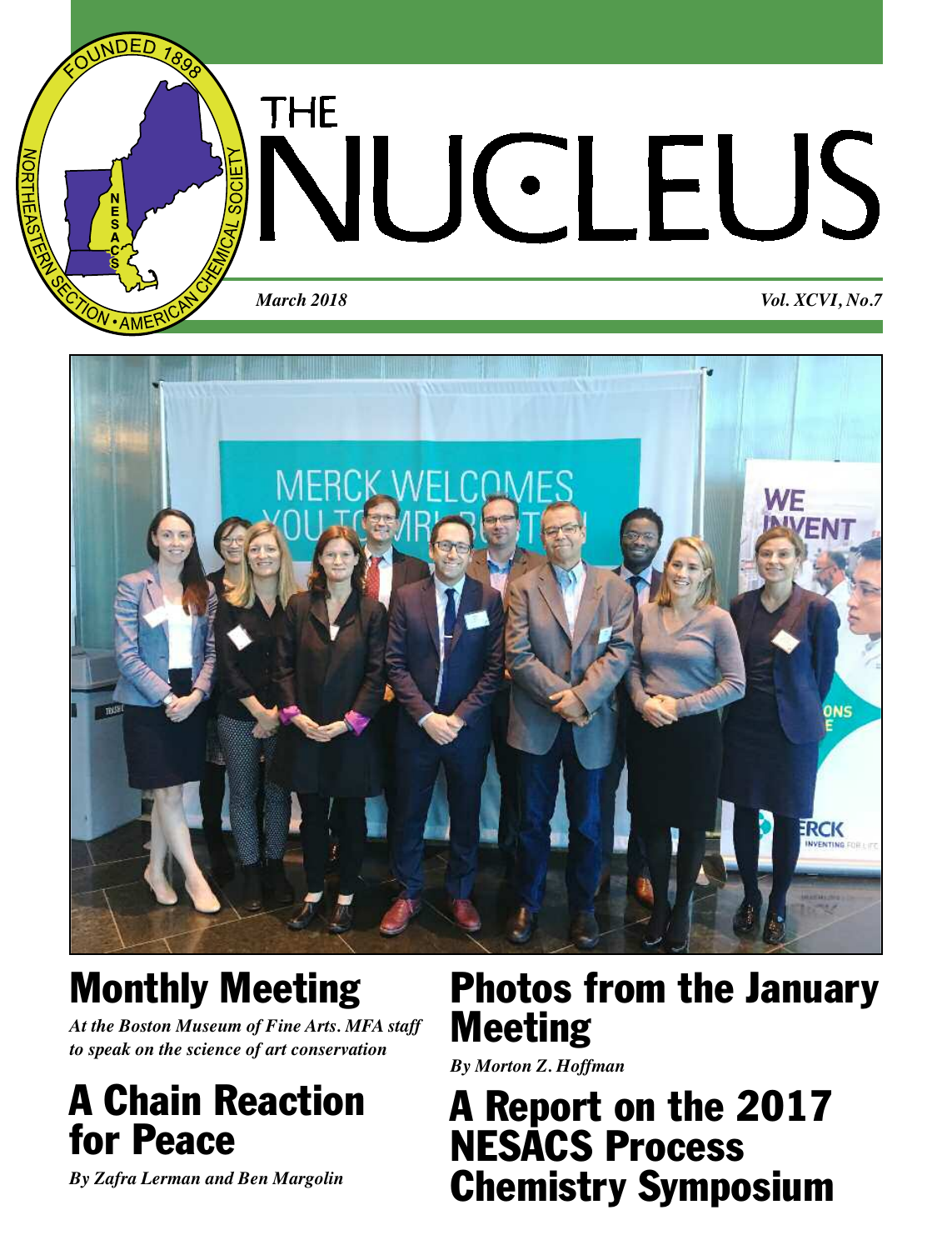## **Chemistry Is Showcased at the 2017 NESACS Process Chemistry Symposium**

**By Katherine Lee, Matthew Maddess, Steven Mennen, Erin O'Brien, Scott Plummer, and Stefanie Roeper**

Over 200 people from over 50 different companies and academic institutions convened for a day of top-notch science at the annual NESACS Process Chemistry Symposium, held at Merck Research Labs in Boston, MA on October 12, 2017.

The symposium showcased 8 speakers who represented academic institutions from across the United States and biotech and pharmaceutical companies from the local scientific community: Stephen Buchwald, MIT; Timothy Curran, Vertex; Jamie McCabe Dunn, Merck; Steven Mennen, Amgen; Sarah Reisman, California Institute of Technology; Richmond Sarpong, University of California, Berkeley; Corinna Schindler, University of Michigan; and Jim Yang, Biogen.

The program featured real-life examples of process chemistry problemsolving from speakers from industry on topics including process development of a bicyclic b-amino acid synthon, phos-



phoramidate prodrugs, a high complexity BACE inhibitor, and phosphorothioate oligonucleotides; and invigorating lectures by academic speakers on cutting-edge organic synthesis methodologies such as carbonyl-olefin metathesis and asymmetric hydrofunctionalization, as well as strategies for the synthesis of





*Timothy Curran (Vertex) Jim Yang (Biogen) All photos by Katherine Lee*

complex polycyclic alkaloid natural products. A new feature of the NESACS Process Chemistry Symposium in 2017 was the presentation of posters by selected students from local academic institutions.

In addition to delivering a powerful scientific program, the day-long symposium fostered many opportunities for attendees to interact with each other and for the representatives from symposium sponsor companies to connect with potential clients over breakfast, lunch and coffee breaks, as well as at a lively networking reception at the close of the day.

The 2017 NESACS Process Chemistry Symposium was made possible thanks to gracious financial support from Amgen Inc., Biogen, Merck, Novartis, Vertex Pharmaceuticals, Johnson Matthey, SK Life Science, Mettler Toledo, Laviana, PCI Synthesis, J-Star Research, Inc., Navin Fluorine, Strem Chemicals, Inc., Flamma, and Cambrex.

The 2017 NESACS Process Symposium Committee included Katherine Lee, Pfizer; Matthew Maddess, Merck; Steven Mennen, Amgen; Erin O'Brien, Biogen; Scott Plummer, Novartis; and Stefanie Roeper, Vertex. The committee would like to thank Merck for hosting the symposium, and dedicated individuals including Anna Singer, Jim Piper, Ashis Saha, and Ken Drew from NE*continued on page 10*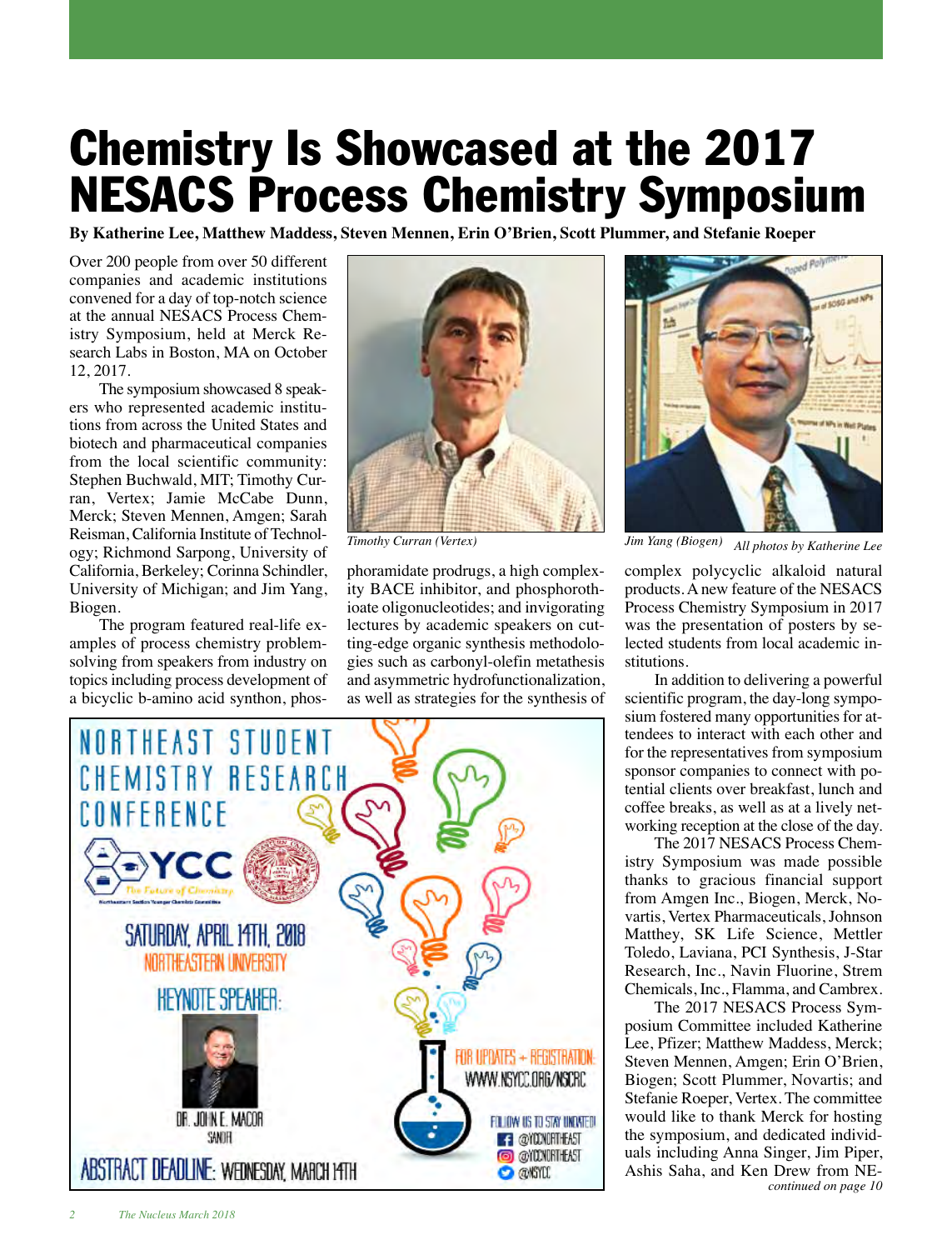## **The Northeastern Section of the American-**

**Chemical Society, Inc.** Office: Anna Singer, 12 Corcoran Road, Burlington, MA 01803 (Voice or FAX) (781)272-1966. e-mail: secretary@nesacs.org NESACS Homepage: http://www.NESACS.org

#### **Officers 2018**

*Chair* Mindy Levine 35 Cottage St Sharon, MA 02067-2130 (516)697-9688 mindy.levine@gmail.com *Chair-Elect* Andrew Scholte Sanofi Waltham, MA 617-459-5145 ascholte@gmail.com *Immediate Past Chair* Leland L. Johnson, Jr. WuXi AppTec Brookline, MA (617)304-6474 lelandljohnson@gmail.com *Secretary* Michael Singer MilliporeSigma 3 Strathmore Rd, Natick, MA 01760 (774)290-1391, Michael.singer@sial.com *Treasurer* Ashis Saha 67 Bow St Arlington, MA 02474-2744 (978)212-5462 sahaashish1909@gmail.com *Auditor* Patrick Gordon *Archivist* Ken Mattes *Trustees* Peter C. Meltzer, Dorothy Phillips, Ruth Tanner *Directors-at-Large* David Harris, June Lum, Michael P. Filosa, John Neumeyer, James U. Piper, Ralph Scannell

#### **Councilors/Alternate Councilors**

Joshua Sacher

Matthew M. Jacobsen<br>Ashis Saha

Morton Z. Hoffman<br>Sonja Strah-Pleynet

Patrick M. Gordon

*Term Ends 12/31/2018* Katherine Lee Ajay Purohit<br>Catherine E. Costello June Lum Catherine E. Costello<br>Ruth Tanner Ruth Tanner Malika Jeffries-EL<br>Kenneth Mattes Ioshua Sacher Jackie O'Neil *Term Ends 12/31/2019* Thomas R. Gilbert Jerry P. Jasinski<br>Mary Jane Shultz Raj (SB) Rajur Mary Jane Shultz<br>Michael Singer Lisa Marcaurelle Leland L. Johnson, Jr. *Term Ends 12/31/2020* Michael P. Filosa Robert Lichter<br>Carol Mulroonev Morton Z. Hoff Patricia A. Mabrouk Sonja Strah-Pley<br>Anna W. Sromek Andrew Scholte Anna W. Sromek<br>Sofia A. Santos

*All Chairs of standing Committees, the editor of THE NUCLEUS, and the Trustees of Section Funds are members of the Board of Directors. Any*

*Coun cilor of the American Chemical Society residing within the section area is an ex officio member of the Board of Directors.*

## **Contents**

| <b>2017 NESACS Process Chemistry Symposium</b><br>By Katherine Lee, Matthew Maddess, Steven Mennen, Erin O'Brien,<br>Scott Plummer, and Stefanie Roper                                                                                    |
|-------------------------------------------------------------------------------------------------------------------------------------------------------------------------------------------------------------------------------------------|
| <b>A Chain Reaction for Peace</b><br>A guest editorial reprinted from Chemical and Engineering News<br>By Zafra Lerman and Ben Margolin                                                                                                   |
| <b>Monthly Meeting</b><br>At the Boston Museum of Fine Arts, March 29, 2018<br>MFA staff to speak on the science of art conservation.                                                                                                     |
| 2018 Esselen Award to Jennifer A. Doudna                                                                                                                                                                                                  |
| <b>Photos from the January Meeting</b><br>By Morton Z. Hoffman                                                                                                                                                                            |
| <b>Announcements</b><br>Call for applications: The Norris-Richards Undergraduate Summer Research<br>Scholarships, Presidential Track Symposium at the New Orleans ACS Meeting<br>on Science Cafes and Engaging the Public, Stem Journey V |
| <b>Business Directory</b>                                                                                                                                                                                                                 |

| <b>DUSILICSS DILCULUI Y</b> |  |
|-----------------------------|--|
| Calendar                    |  |

**Cover:** *From left to right: Erin O'Brien (Biogen), Katherine Lee (Pfizer), Jamie McCabe Dunn (Merck), Stefanie Roeper (Vertex), Scott Plummer (Novartis), Steven Mennen (Amgen), Matt Maddess (Merck); Stephen Buchwald (MIT), Richmond Sarpong (UC Berkeley), Sarah Reisman (California Institute of Technology), Corinna Schindler (University of Michigan). Not pictured: Timothy Curran (Vertex) and Jim Yang (Biogen). Photo courtesy of Matt Maddess.*

**Editorial Deadlines:** *May 2018 Issue: March 22, 2018 Summer-September Issue: July 22, 2018*

## GELJS

*The Nucleus is published monthly, except June and August, by the Northeastern Section of the American Chemical Society, Inc. Forms close for advertising on the 1st of the month of the preceding issue. Text must be received by the editor six weeks before the date of issue.*

| Editor:            | Michael P. Filosa, Ph.D., 18 Tamarack Road, Medfield, MA 02052 Email:<br>mpf1952@gmail.com; Tel: 508-843-9070          |
|--------------------|------------------------------------------------------------------------------------------------------------------------|
| Associate Editors: | Myron S. Simon, 60 Seminary Ave. apt 272, Auburndale, MA 02466<br>Morton Z. Hoffman, 23 Williams Rd., Norton, MA 02766 |
|                    | <i>Board of Publications:</i> James Phillips (Chair), Mary Mahaney, Ajay Purohit, Ken Drew, Katherine<br>Lee           |
| Business Manager:  | Vacant: contact Michael Filosa at mpf1952@gmail.com                                                                    |
|                    | <i>Advertising Manager:</i> Vacant: contact Michael Filosa at mpf1952@gmail.com                                        |
|                    | Calendar Coordinator: Xavier Herault, Email: xherault@outlook.com                                                      |
| Photographers:     | Morton Hoffman and James Phillips                                                                                      |
| Proofreaders:      | Donald O. Rickter, Morton Z. Hoffman                                                                                   |
| Webmaster:         | Roy Hagen, Email: webmaster@nesacs.org                                                                                 |
|                    |                                                                                                                        |

Copyright 2018, Northeastern Section of the American Chemical Society, Inc.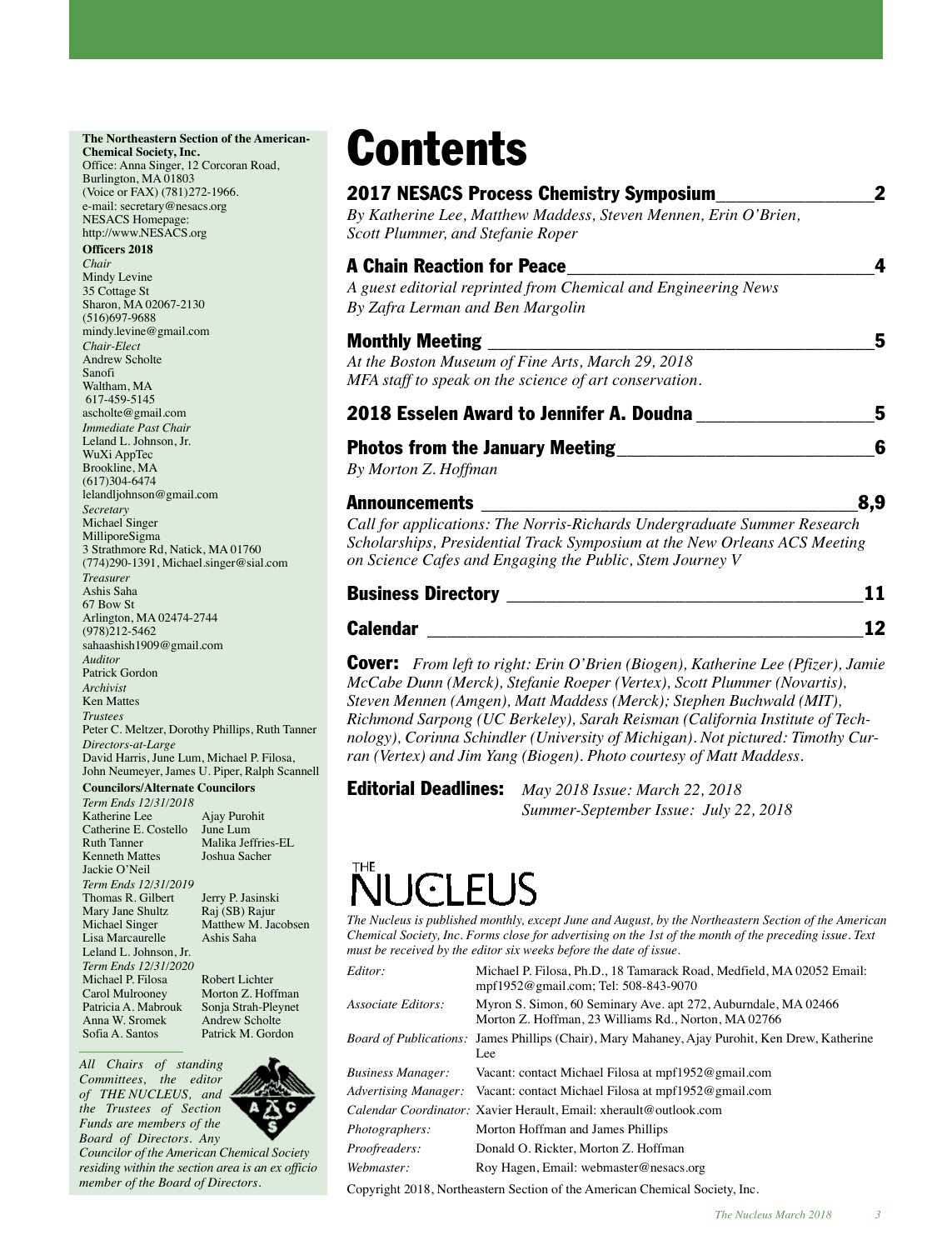## **A Chain Reaction for Peace**

*This is a guest editorial by* **Zafra Lerman***, president of the Malta Conferences Foundation, and* **Ben Margolin***, a volunteer writer for the Malta Conferences Foundation.*

Given the tumultuous political situation in the Middle East, it is important - perhaps now more than ever - to foster new grassroots collaborations in the region. Imagine a room with Israeli, Palestinian, and Syrian scientists collaborating on regional issues while also building friendships. For many, this seems impossible. At the Malta Conferences, this is the norm.

The eighth Malta Conference (Malta VIII) was held Dec. 10-15, 2017, in Malta. Malta VIII had workshops that focused on chemical, biological, and nuclear security; air and water quality; sustainability of energy and materials resources; medicinal chemistry, organic and biochemistry, biophysics and biotechnology; science and technology education at all levels; and entrepreneurship and innovation.

A total of 26 oral and 39 poster presentations were given in the workshop sessions by participants from the Middle East and Morocco. During the workshop on entrepreneurship and innovation, participants dove in and envisioned companies that would require cross-border collaboration. For example, Israeli and Gazan participants developed the concept of a start-up company, Every Drop Counts, for the conservation of water resources.

Every two years since 2003, top scientists from throughout the Middle East have come together to tackle regional issues despite the hostility among their governments. At the Malta Conferences, the goal is to create a critical mass of scientists to start a chain reaction for peace, to stop demonizing the unknown other, and to resolve regional problems. More than 600 Middle East scientists and 15 Nobel laureates are now in the network.

Politicians see national boundaries; the environment does not. Many aquifers in the Middle East are shared, and pollution knows only one sky. Therefore, no matter how polarized politics can get, there are many environmental issues that one nation alone cannot solve - only regional collaboration can truly have an impact.

So at this year's conference, a resolution concerning water quality in Gaza was drafted and approved overwhelmingly by the participants from the Middle East. This resolution, coauthored by scientists from Israel and Gaza, addressed the most critical aspects of the humanitarian water crisis in Gaza while calling on "the international community to establish a task force that will be able to overcome the political difficulties and will enable professional treatment of the water and environment."

As a result of the relationships developed at the conference, Israelis, Palestinians, Jordanians, and Syrians were able to work together toward a common goal. An Israeli participant said, "Do you know what it means for us to spend five days talking to scientists from countries that otherwise we would never have a chance to meet? We de-

*continued on page 10*

**R** *[Chemistry and Biology in Drug Discovery](http://www.drew.edu/resmed) ResMed: Residential School on Medicinal*  **June 10-15, 2018 Drew University, Madison, NJ**

**This graduate level course concentrates on the fundamentals that are useful in drug discovery spanning initial target assay evaluation through clinical development. Case histories of recent successful drug development programs will also be presented. The five-day program covers:** 

| <b>Principles of Med Chem</b>       | <b>DMPK</b>                   |
|-------------------------------------|-------------------------------|
| <b>Cheminformatics</b>              | <b>Toxicophores</b>           |
| <b>Lead ID &amp; Optimization</b>   | <b>GPCRs</b>                  |
| <b>Epigenetics</b>                  | <b>Kinase Inhibitors</b>      |
| <b>Fragment-based Drug Design</b>   | <b>Ion Channels</b>           |
| <b>Structure-based Drug Design</b>  | <b>Enzyme Inhibitors</b>      |
| <b>Drug-like Properties</b>         | <b>Bioisosteres</b>           |
| <b>Protein-Protein Interactions</b> | <b>Preclinical Toxicology</b> |
| <b>Molecular Modeling</b>           | <b>Clinical Development</b>   |
| <b>Antibody-Drug Conjugates</b>     |                               |

 *Bill Greenlee, Vince Gullo & Ron Doll – Co-organizers*

*Attendees will be staying at the Madison Hotel* **www.drew.edu/resmed** 

**e-mail: resmed@drew.edu phone: 973/408-3787; fax: 973/408-3504**

## **NESACS Sponsors 2017 Platinum \$5000+**

Boston Foundation Esselen Award SK Life Science Amgen, Inc Johnson Matthey Vertex Pharmaceuticals Davos Pharma Biogen PCI Synthesis Navin Fluorine International Ltd

#### **Gold \$3000 up to \$5000**

Merck Research Corp Signal Pharmaceuticals J-Star Research IPG Women Chemists Abbvie

## **Silver \$1500 up to \$3000**

Mettler Toledo Sanofi US Services Warp Drive Bio Pfizer LAVIANA Strem Chemicals

#### **Bronze \$500 up to \$1500**

Chemical Computing Group Xtuit Pharmaceuticals Cydan Development Inc Achillion Pharmaceuticals Alkermes FLAMMA Safety Partners Inc Piramal Pharma Solutions' Selvita, Inc. **Organix** CreaGen Life Science Entasis Therapeutics Morphic Therapeutic Interchim, Inc Xtal Biostructures Quartet Medicine Anton Parr USA Biotage Bioduro Novalix Pharma Thermo Fisher Cresset Group Custom NMR Services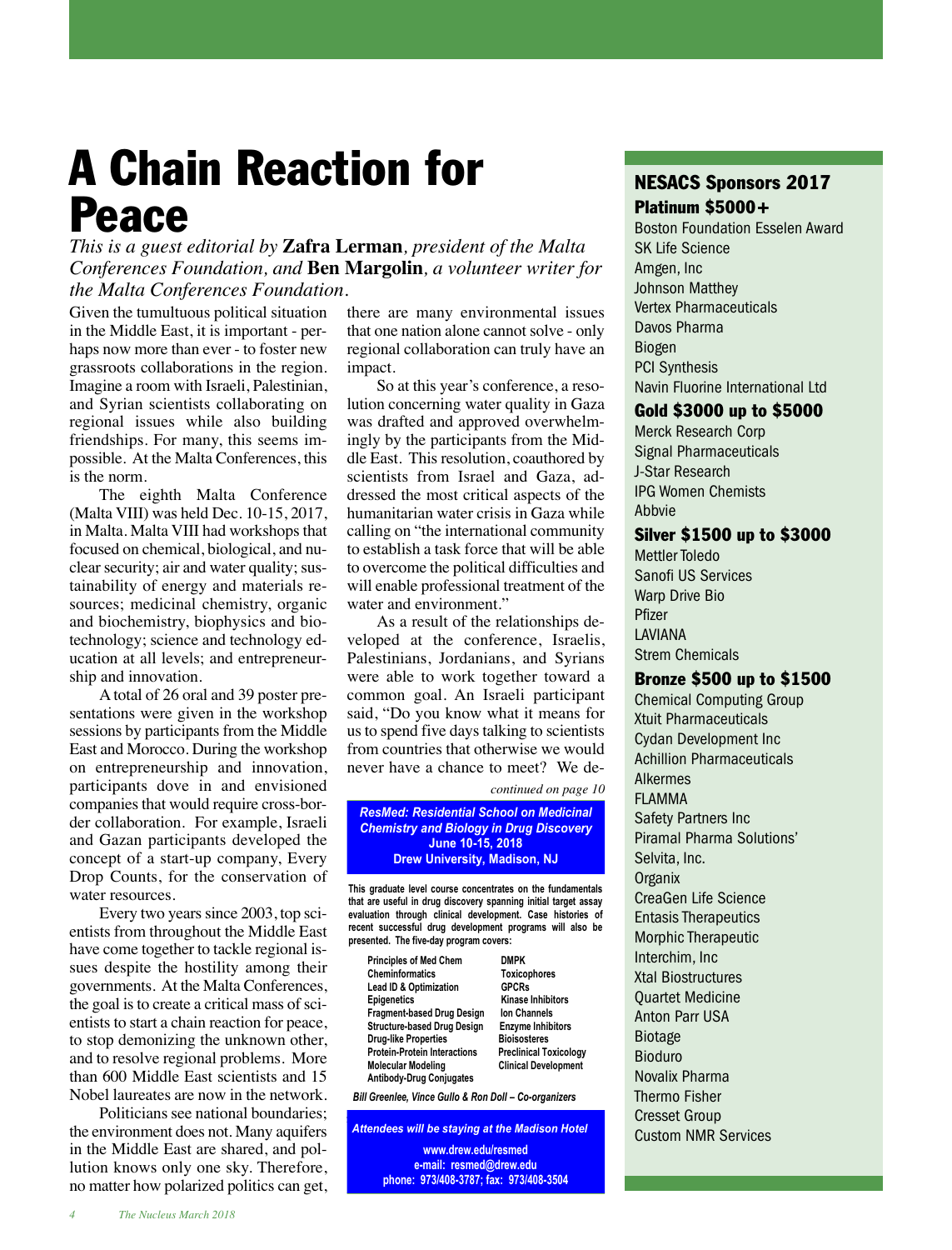## **Monthly Meeting**

*The 977th Meeting of the Northeastern Section of the American Chemical Society*

## **Thursday, March 29, 2018**

**Boston Museum of Fine Arts Avenue of the Arts 465 Huntington Avenue Boston, Massachusetts 02115**

Please join us for a special monthly meeting at the Museum of Fine Arts! Register early to guarantee your spot! Your registration fee will include a special presentation by MFA staff on the Science and Chemistry of Art at the MFA. Entrance to the Museum (**\$25 value**) will be included in your registration with a special reception before the event. Please note only light snacks/appetizers will be served. Restaurants will be open in the MFA if you are looking for something more substantial.

### **4:30 pm NESACS Board Meeting**

**6:30 pm** Social Hour/Reception

**7:30 pm** Andrew Scholte., NESACS Chair-Elect, Presiding

**Speakers:**

- **Richard Newman**, Head of Scientific Research: *Introduction/overview of chemical analysis at the museum*
- **Michele Derrick**, Schorr Family Associate Research Scientist: *Dye analysis and identification of dyes used in 19th century Japanese woodblock prints*

**Abigail Hykin,** Objects Conservator: *Treatment of the "Guanyin", a Chinese polychrome sculpture from the 12th century* [\(http://www.mfa.org/collections/conservation/feature\\_guanyin](http://www.mfa.org/collections/conservation/feature_guanyin) ,) including radiocarbon dating and wood identification, along with ongoing study of two other figures, "Guanyin's companions" acquired by the MFA at the same time as the Guanyin and said to be from the same temple.

### **YOU MUST REGISTER IN ADVANCE TO ATTEND THE MEETING: THE PUBLIC IS INVITED**

• For those who would like to join us for this meeting, re[gister by noon, Thurs](https://chemistry-of-art-at-mfa.eventbrite.com)[day, March 22, 2018 at th](https://chemistry-of-art-at-mfa.eventbrite.com)e NESACS Eventbrite page: https://chemistry-ofart-at-mfa.eventbrite.com Cost: Members, \$30; Non-members, \$35; Retirees, \$20; Students, \$10.

**If you have any questions or require additional infor[mation, contact the](mailto:secretary@nesacs.org) [Adm](mailto:secretary@nesacs.org)inistrative Coordinator, Anna Singer, via email at secretary@nesacs. org.**  $\diamondsuit$ 

### **The NESACS website**

Updated frequently • Late-breaking news • Position Postings [Back issues of the Nucleus • Career-related Links • Awards and Scholarships](http://NESACS.org)

#### **www.nesacs.org**

## **Jennifer A. Doudna to Receive 2018 Esselen Award**

Jennifer A. Doudna, Ph.D., Howard Hughes Medical Institute Investigator, Li Ka Shing Chancellor's Chair in Biomedical and Health Sciences, Professor, Departments of Molecular & Cell Biology and Chemistry at the University of California - Berkeley; Executive Director, Innovative Genomics Institute is being presented with the Gustavus John Esselen Award for Chemistry in the Public Interest for her work on the structural and mechanistic analysis of the CRISPR system.

Dr. Doudna's work on the ground breaking Crispr process utilizes the Cas9 enzyme to splice DNA with pinpoint reliability, allowing precise editing of the genome. This has been recognized universally as a watershed moment in science. Scientists around the world are using the process to explore applications such as crop management, control of insect-borne diseases, cancer treatment, and alleviation of human genetic anomalies.

While these applications are still in development, Dr. Doudna is raising her voice in support of international discussions that recognize the potential for both advancement and abuse of this technology, and the need to develop a consensus on the direction we want to proceed as a society.

The Gustavus John Esselen Award for Chemistry in the Public Interest honors outstanding scientific achievement in scientific and technical work which contributes to the public well-being and has, thereby, communicated the positive values of the chemical profession.

The award is presented annually by

*continued on page 10*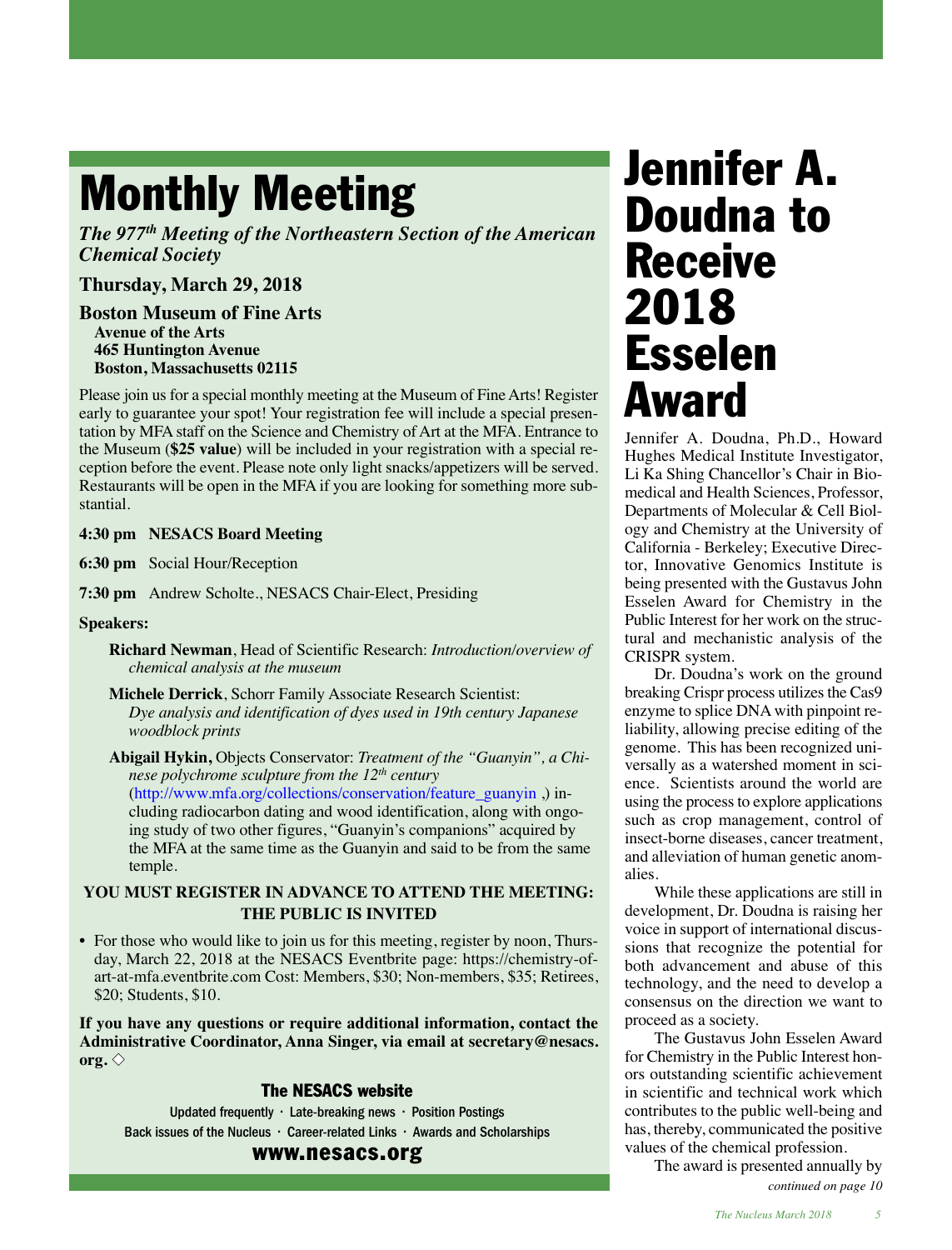## **January Meeting**

## *New Bylaws Passed Unanimously*

The January Meeting was held at Nova Biochem in Waltham. Nova is one of several companies that have hosted multiple NESACS section meetings in the last five years. This is a very valuable contribution by local companies and is greatly appreciated.

The January Meeting is special because the Annual Meeting precedes the regular monthly meeting of the NE-SACS Board. At the end of the Annual Meeting the Chair for the preceding year passes leadership to the incoming chair. Lee Johnson completed his year as chair and Mindy Levine replaced Lee as Chair and hosted the remainder of the meeting.

The speaker at the January Meeting is often the incoming President of the American Chemical Society. The 2017 ACS President, Alison Campbell, was guest speaker at the January 2017 Meeting. The 2018 ACS President, Peter Dorhout, was our guest speaker for this meeting. He gave an interesting talk about his passion for leadership and his pathway to ACS President.

At each table at the meeting was a copy of the old Constitution and Bylaws and a copy of the newly proposed Bylaws for the Section. Lee Johnson explained the reasons for the changes and the team who had worked on the new bylaws. He then conducted a vote of the NESACS members in attendance and the new bylaws were passed unanimously. These new bylaws were mainly enacted to allow electronic balloting in future NESACS elections. The new streamlined and updated bylaws are also more in line with current ACS practices than the historic "Constitution" and its bylaws.  $\diamondsuit$ 

Your one-stop source to career-related links in the Chemical Sciences **[WWW.NESACS.ORG/CAREERS](http://www.nesacs.org/careers.html)**

## **Photos from the January 2018 Meeting**

By Morton Z. Hoffman



*(l-r) Lee Johnson (NESACS Immediate Past-Chair), Jack Driscoll (Chair, NESACS Public Relations Committee), Peter Dorhout (ACS President), Mindy Levine (NESACS Chair).*



*Peter Dorhout (ACS President) speaking on "Challenges With and For Chemistry - Being Prepared."*



*Lee Johnson (NESACS Immediate Past-Chair) presenting the revisions to the NESACS bylaws.*



*Mindy Levine (NESACS Chair) presiding over the evening's program.*



*Jack Driscoll (PID Analyzers) introducing the distinguished speaker.*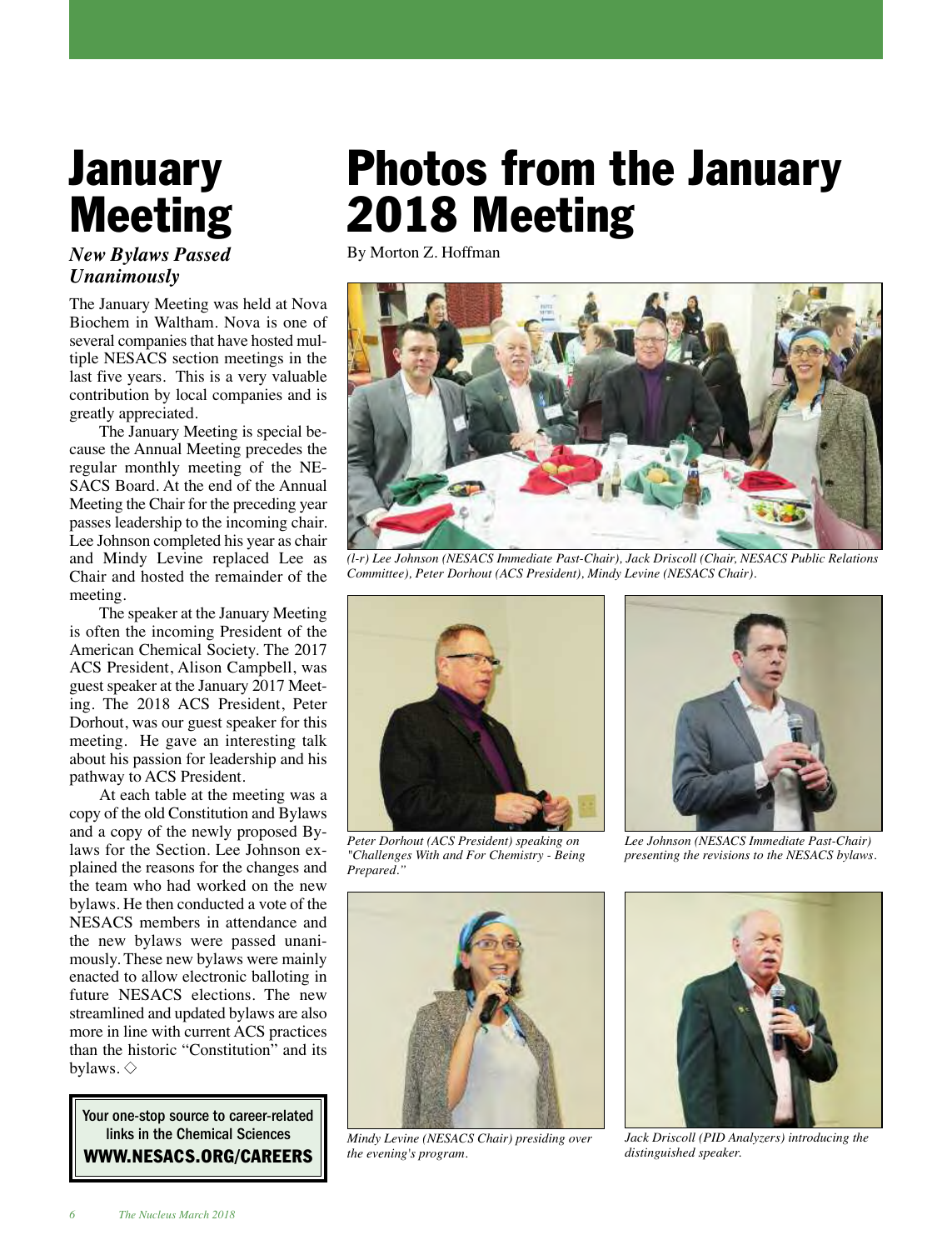## **Photos from the January 2018 Meeting**

*Continued from page 6*





*Peter Dorhout (at left) and Tom Gilbert. (l-r) Brian D'Amico (NESACS Membership Chair), Mindy Levine (NE-SACS Chair), Peter Dorhout (ACS President).*



*(l-r) Jens Breffke (Boston Electronics), Peter Dorhout (ACS President), Matthias Eberstadt (Takeda Pharmaceuticals), Hicham Fenniri (Northeastern University.*



*(l-r) Jackie O'Neil (Alkermes, Inc.), Wayne Jones (University of New Hampshire), Bob Lichter (Merrimack Consultants).*



*ACS Directors-at-Large: Dorothy Phillips (Waters Corporation - retired), Wayne Jones (University of New Hampshire).*



*Dinner in the Nova Biochem Cafeteria*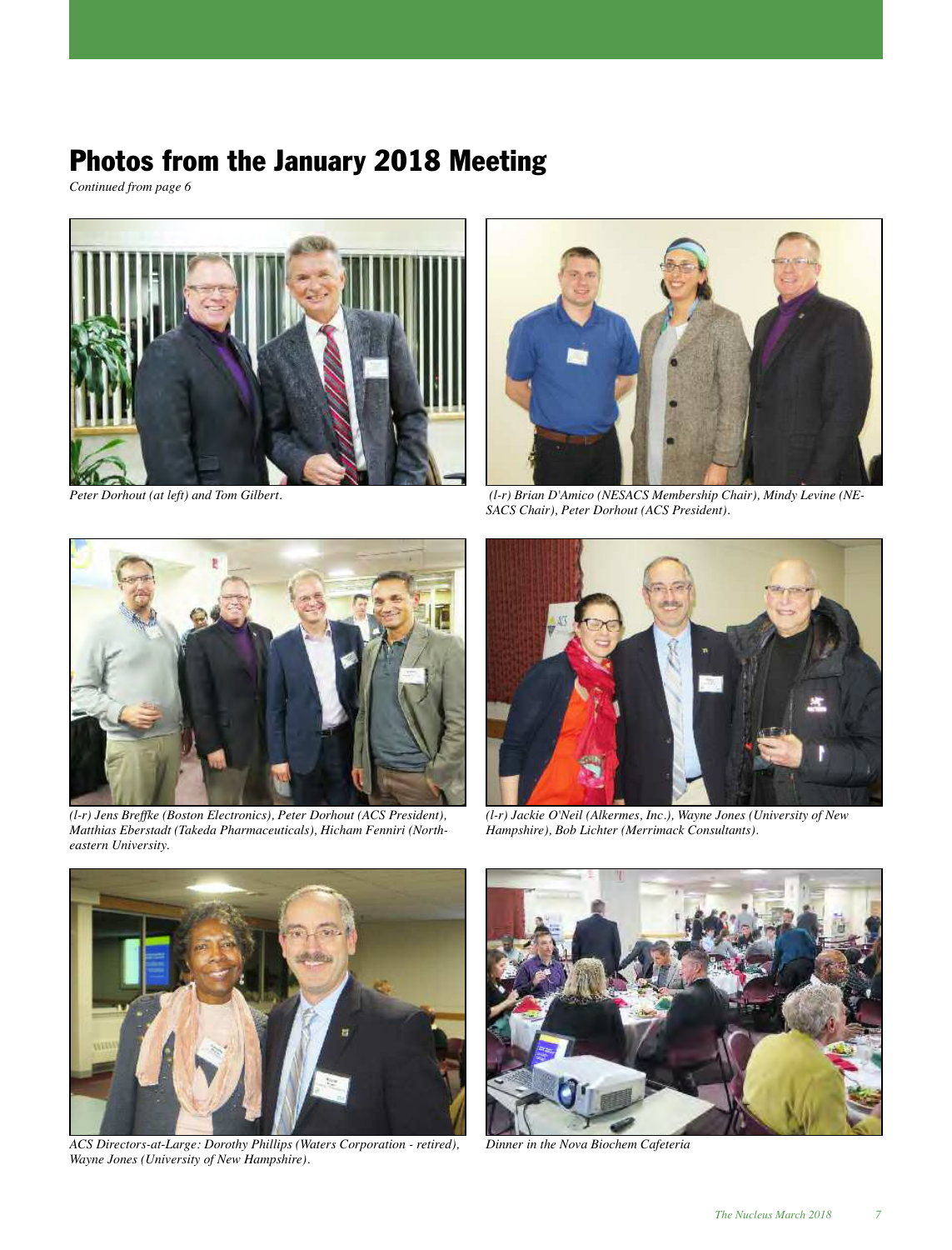## **Announcement**

## *The Norris-Richards Undergraduate Summer Research Scholarships*

## *March 29, 2018 Deadline*

The Northeastern Section of the American Chemical Society established the James Flack Norris and Theodore William Richards Undergraduate Summer Scholarships to honor the memories of Professors Norris and Richards by promoting research interactions between undergraduate students and faculty.

Research awards of \$3500 will be given for the summer of 2018. The student stipend is \$3000 for a minimum commitment of ten weeks of full-time research work. The remaining \$500 of the award can be spent on supplies, travel, and other items relevant to the student project.

Institutions whose student/faculty team receives a Norris/Richards Undergraduate Summer Research Scholarship are expected to contribute toward the support of the faculty members and to waive any student fees for summer research. Academic credit may be granted to the students at the discretion of the institutions.

Award winners are required to submit a report (~5-7 double-spaced pages including figures, tables, and bibliography) of their summer projects to the Editor of The Nucleus by November 1, 2018 for publication in *The Nucleus*. They are also required to participate in the Northeast Student Chemistry Research Conference (NSCRC) in April 2019.

### **Eligibility:**

Applications will be accepted from student/faculty teams at colleges and universities within the Northeastern Section. The undergraduate student must be a chemistry, biochemistry, chemical engineering, or molecular biology major in good standing, and have completed at least two full years of college-level chemistry by Summer, 2018.

### **Criteria for Selection:**

- scientific merit important factors include the originality of the project, the depth of the investigation, the significance of the scientific questions you pose, and the methods you propose to use.
- feasibility evidence must be provided to demonstrate that the project can be completed by you in the time available and with the facilities at your disposal.
- preparation your academic record, your ability to handle the project, and the background study you have made on your research problem will be taken into consideration.
- commitment the depth of your commitment, and that of your department, faculty, and institution to independent research as a vital component of science education will be assessed.

### **Application for 2018:**

- Announcement Letter
- Instructions
- Student Application Form

*continued on page 9*

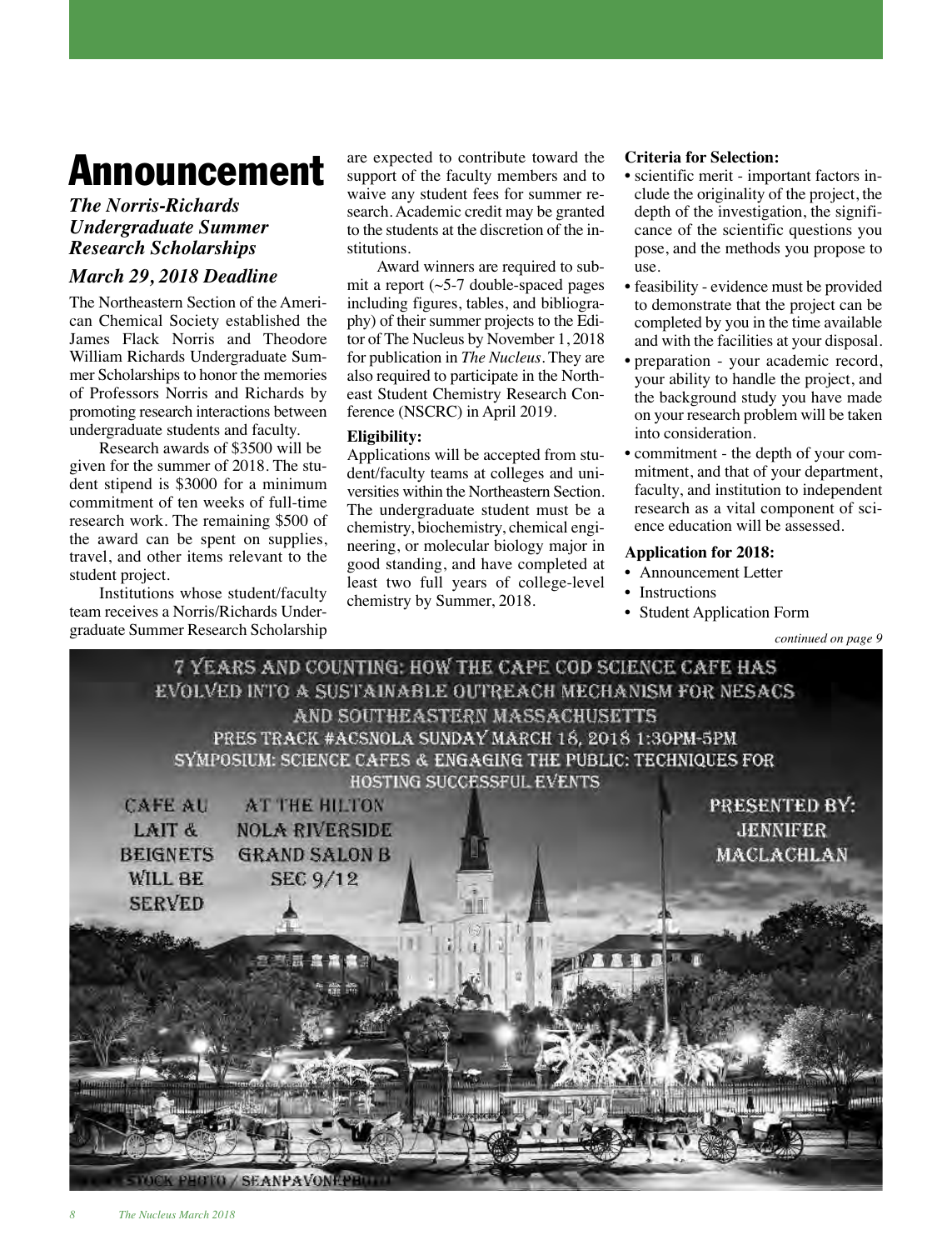## **Richards Scholarship**

*Continued from page 8*

• Faculty Information Form

**Application available at** [http://www.](http://www.nesacs.org/awards_norris-richards.html) [nesacs.org/awards\\_norris-richards.html](http://www.nesacs.org/awards_norris-richards.html)

Completed applications are to be **received** by the Chair of the Selection Committee no later than **March 29, 2018**. Please note that applications via email (PDF format) are strongly preferred. Applicants will be notified of the results by email by April 13, 2018, with written confirmation to follow.

### **Selection Committee Chair:**

Email:jonathan.rochford@umb.edu Professor Jonathan Rochford Department of Chemistry University of Massachusetts Boston 100 Morrissey Boulevard Boston, MA 02125-3393  $\diamond$ 

Q. Exactly, how many awards and scholarships does NESACS sponsor? A) One b) Two c) Many **[www.nesacs.org/awards](http://www.nesacs.org/awards_acs-regional.html)**



## **Eastern Scientific**

www.easternsci.com 781-826-3456

## **Vacuum Pump Problems?**

Eastern Scientific specializes in the repair and precision rebuilding of all makes of mechanical vacuum pumps.

Free pick-up & delivery Restrictions apply



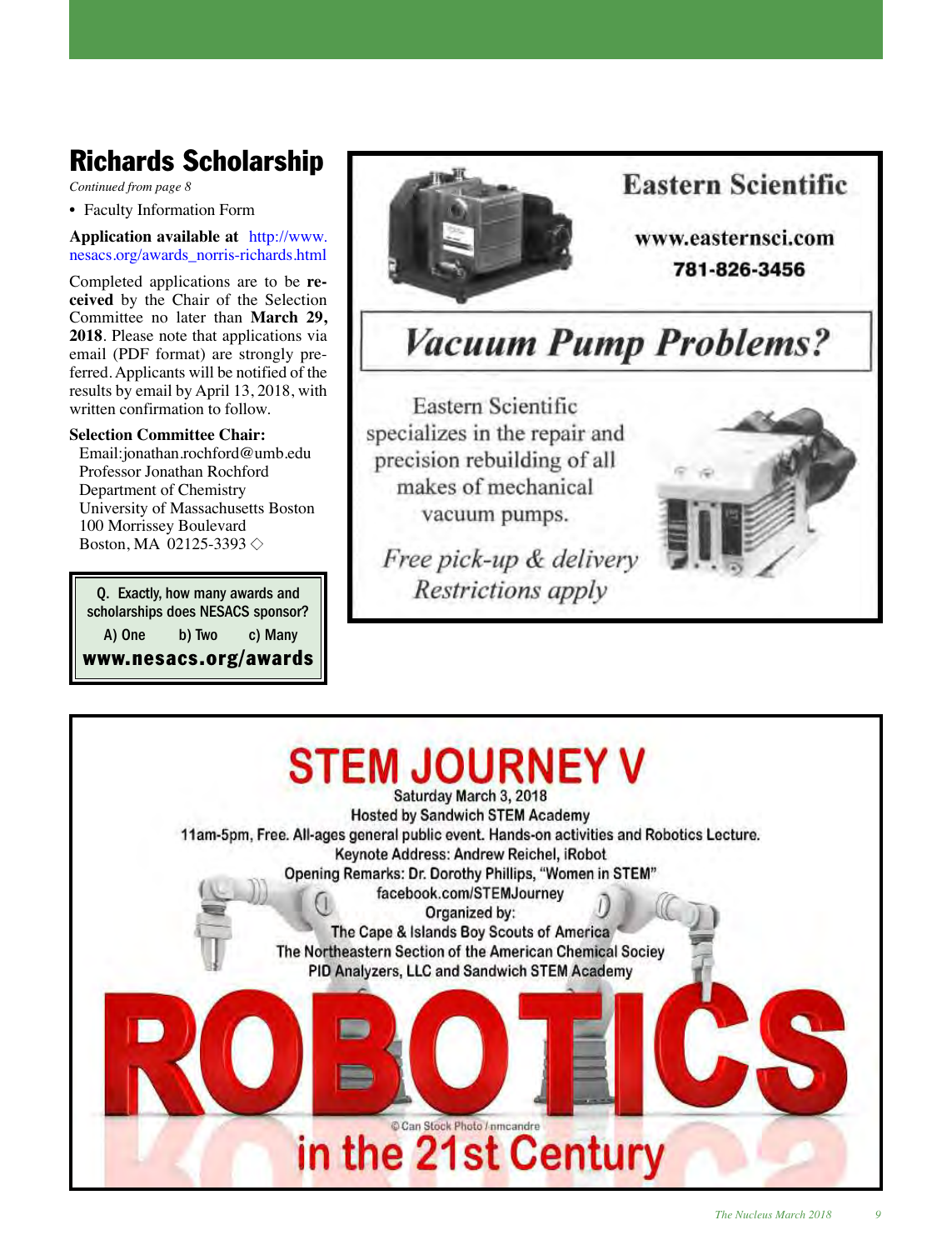## **Process Chemistry Symposium**

*Continued from page 2*

SACS; Luigi Anzalone, Angie Angeles, and Suzie Opalka; and Johnny Bennet, LC Campeau, Tom Lyons, Aaron Sather, and Jeanne Callinan from Merck for helping to make the symposium a success.  $\diamondsuit$ 



*Professor Sarah Reisman (California Institute of Technology) with poster presenter Xiaowei Wu (Boston University)*



*Poster presenter Adam Szymaniak (Boston College)*

## **Chain Reaction**

*Continued from page 4*

velop friendships and collaborations. Where else can we do it?"

The Malta Conferences continue to face a number of logistical challenges. One of the toughest is finding a host country that will issue a visa to all participants. There are scientists coming from Iraq, Syria, Iran, Egypt, Bahrain, Israel, Jordan, Kuwait, Lebanon, Libya, Oman, Qatar, Saudi Arabia, Turkey, United Arab Emirates, the Palestinian Authority, and Morocco. For Malta VIII, I [Lerman] was up at 3 a.m. before the conference began to ensure that Iranian and Syrian scientists would be able to attend.

At the end, all invited participants received a visa. Other obstacles include securing all the funding needed for each conference and dealing with the lack of money to employ paid staff. All the fundraising and the organizing of the conference is done by volunteers who serve on the Malta Conferences Foundation Board of Directors.

Despite all obstacles and against all odds, the Malta Conferences continue to play a crucial role for science diplomacy in the Middle East.

*This article was reprinted with permission from* C&EN*; it originally appeared in the January 22, 2018, issue, p. 2. Ben Margolin graduated from Brandeis University in 2017.*  $\diamondsuit$ 

## **Jennifer A. Doudna**

*Continued from page 5*

the Northeastern Section of the American Chemical Society and has honored such publicly renowned chemists as F. Sherwood Rowland and Mario J. Molina (effect of chlorofluorocarbons on the ozone layer), Carl Djerassi (birthcontrol drugs), and Kary Mullis (polymerase chain reaction).

The Esselen Award is given to honor the memory of G. J. Esselen, past chair of the Northeastern Section and founder of Esselen Research Corporation.

In recognition of her contributions, Dr. Doudna will receive the Gustavus John Esselen Award for Chemistry in the Public Interest on Friday, April 27, 2018, in a ceremony at Harvard University's Mallinckrodt Chemistry Laboratories at 8 p.m.

Free and open to the public, Dr. Doudna's award lecture, to follow the presentation, is entitled *"Re-writing the Code of Life: The Impacts and Ethics of Genome Editing."*

Further information concerning the award can be found at the Northeastern Section's website, www.nesacs.org.  $\diamond$ 





*Poster presenter Reem Telmesa (Boston University)*



*Poster presenter Fanny Frausto (Tufts University)*



*Poster presenter Dina Lloyd (Tufts University)*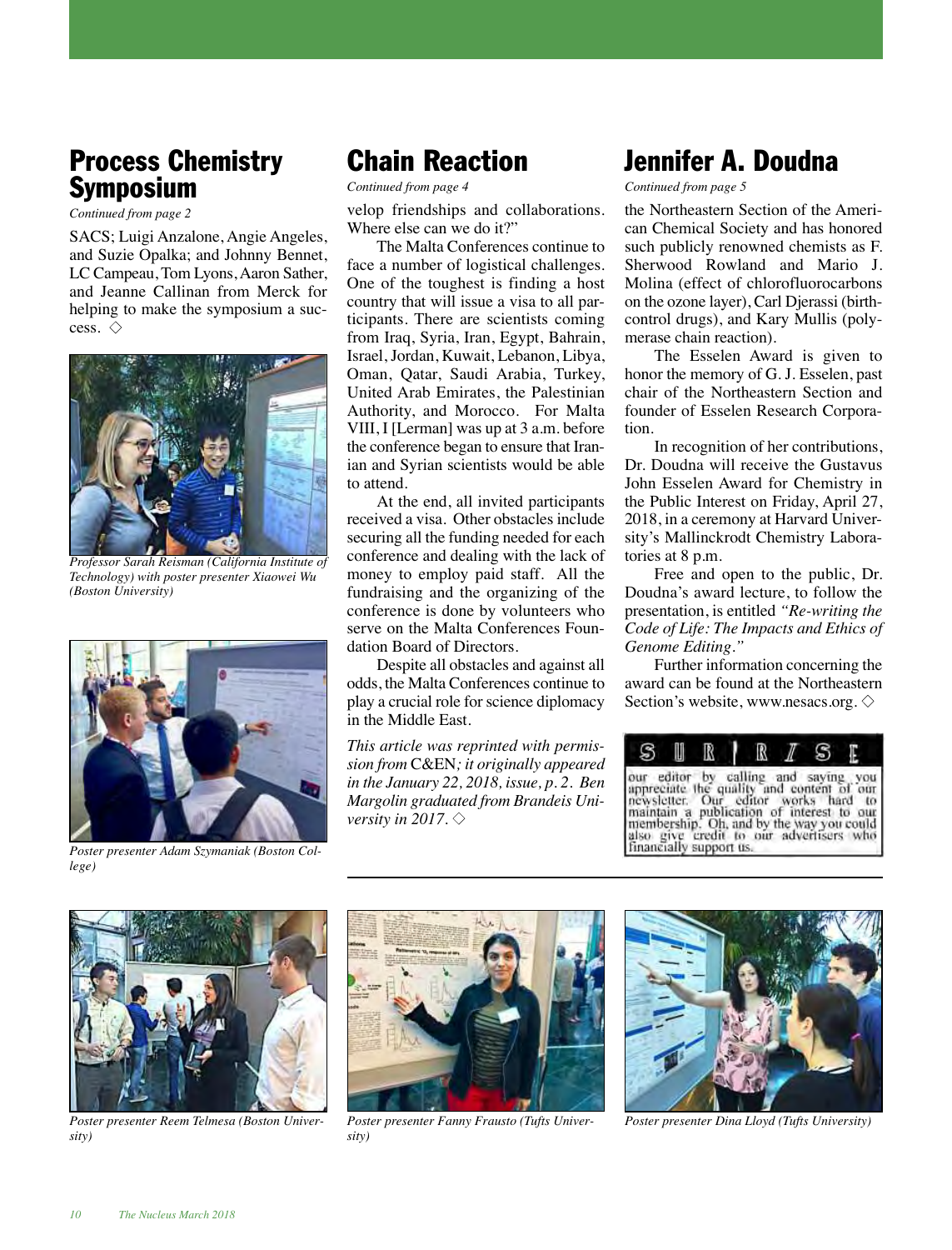## *B U S I N E S S D I R E C T O R Y*



## **SERVICES SERVICES**